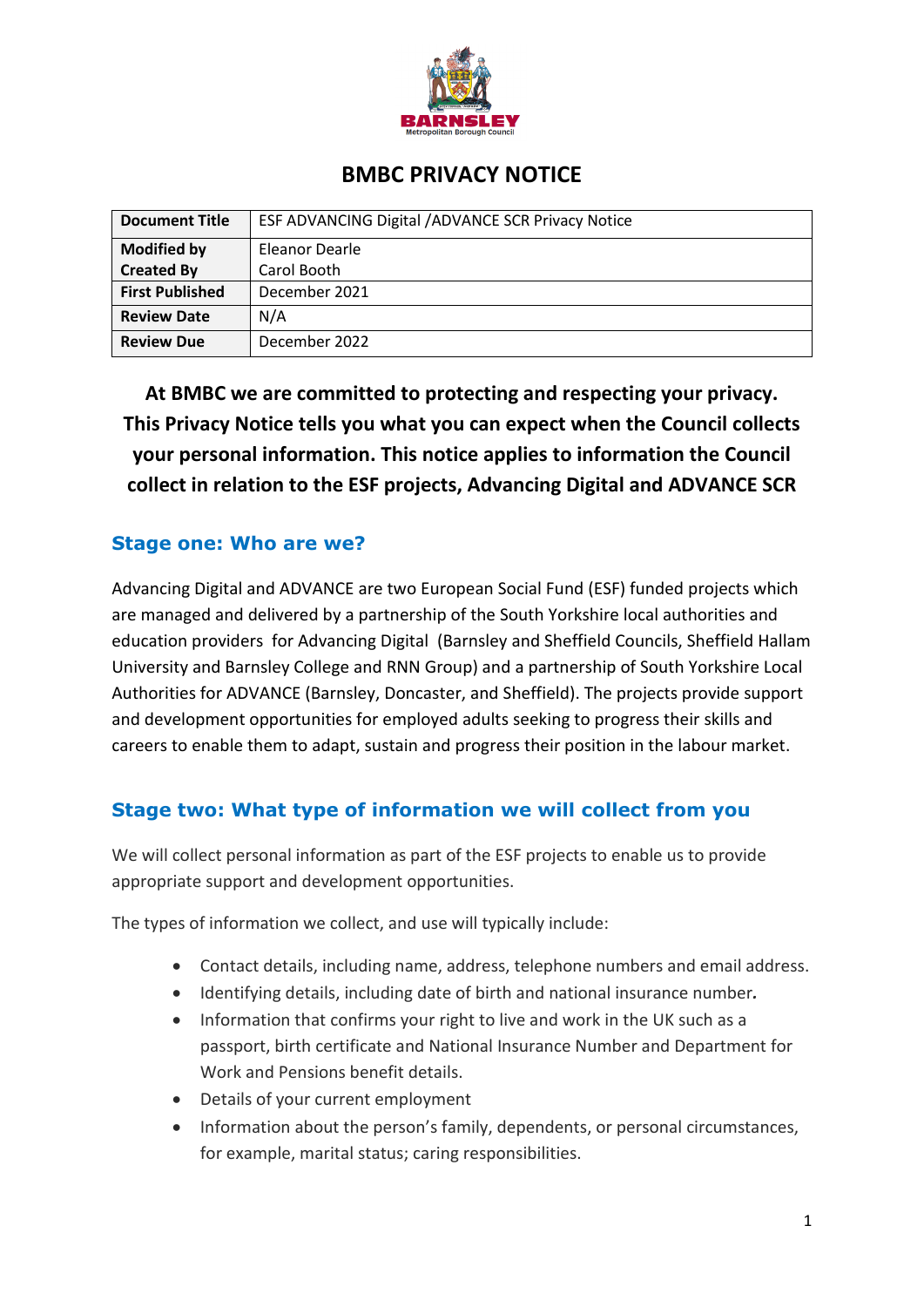- Information about the person's health, for example, a medical condition which creates a barrier in relation to gaining employment.
- Education and qualifications.
- We also collect and hold information that is generated during the attendance on ESF Projects such as: training, support provided; details of conversations, and any other events that happen that you tell us about.

## **Stage three: Why do we need your personal information**

We will use your information to so that:

- • You are referred onto the most appropriate ESF funded provision, i.e., Advancing Digital or ADVANCE SCR
- We can provide information, advice, and guidance your progress in work.
- • We can provide digital or skills training which meets your needs and ambitions
- We can refer you to specialist support services, if required
- • We can produce and provide reports to the ESF Funding Office to demonstrate that the Project is being run correctly and in accordance with the terms of the funding

Barnsley Council will also use your company information for reporting and audit processes.

## **Stage four: How we will collect your personal information**

 project. It will be collected via the ESF Project enrolment form. We will obtain this personal information directly from the person who is taking part in the

 making a referral to the ESF Project on behalf of the individual. We may also receive information (for example, contact details) from any organisation that is

 For example, details of conversations, training, events you tell us about that are important to you and the support we provide as well as any qualifications you achieve. We will also generate our own information about you while you are on project.

# **Stage five: Our Legal Basis for processing your information**

 The legal basis for us to hold this information is a legitimate interest to enable us to manage to administer and manage our relationship with you. You may opt out of receiving information about events and news updates. our relationship with you, provide support services, respond to queries, and retain records

We collect and use your information under:

UK GDPR Article 6

 $6(1)(a)$  – Consent of the data subject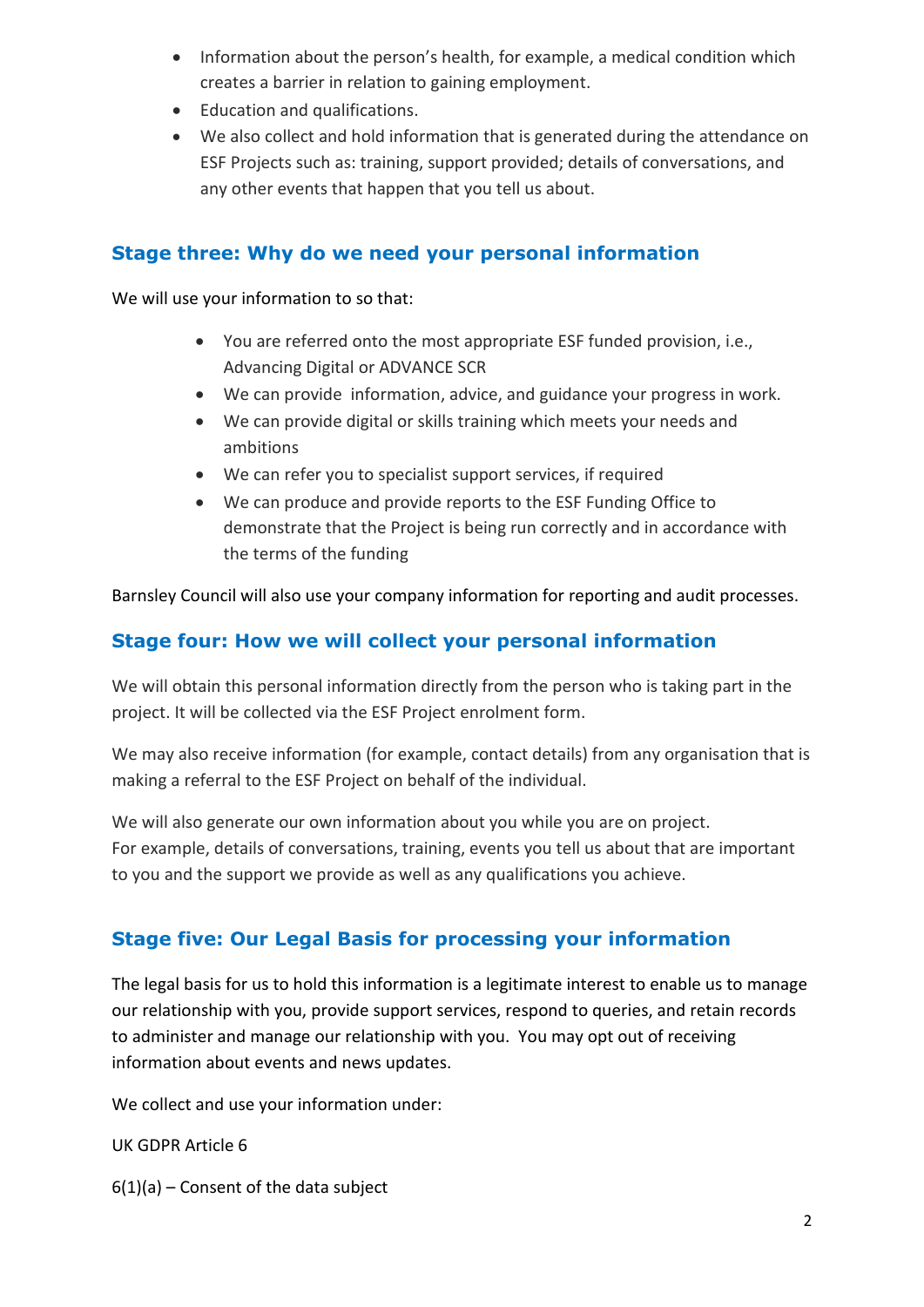to take steps to enter into a contract  $6(1)(b)$  – Processing is necessary for the performance of a contract with the data subject or

UK GDPR Article 9

9(2) (a) – Explicit consent of the data subject

#### **You have:**

- The right to request any personal information we hold on you
- The right to request we amend or rectify incorrect or out of date information
- The right to erase personal data
- The right to withdraw any consent to processing of personal data
- The right to request a restriction on the personal data if its accuracy is disputed
- The right to object to the processing of personal data
- The right not to be subject to a decision based solely on automated processing.
- Please see Barnsley Council's main website for full details; • Please see Barnsley Council's main website for full details; <https://www.barnsley.gov.uk/services/information-and-privacy/your-privacy>/

# **Stage six: Why we may need to share your information**

 Digital or ADVANCE project. We may also need to share your information with Department Barnsley Metropolitan Borough Council need to record and share information to enable you to access relevant and appropriate services and support whilst on either the Advancing of Work and Pensions to validate your employment status.

 We will store your information securely throughout the process and The Council will not allow us to do so for example, in the following circumstances: share your information with anyone without consent unless the law and/or our policies

- the law states that we can
- there is a risk of serious harm or threat to life
- we are directed by a court of law

## **Stage seven: Who we may share your information with**

 Pension (DWP), ESF Partner organisations. These are for Advancing Digital – Sheffield Hallam University who provide the digital assessments, Barnsley College, RNN Group and Sheffield Council. For ADVANCE – Doncaster Metropolitan Borough Council, Sheffield City Council), as well as auditing staff associated with these providers. Sometimes we may ask other providers to deliver some part of the project, and we will share information with Barnsley Metropolitan Borough Council may share your information between several other organisations including the project fund provider- ESF, The Department for Work and these organisations

Information will be used to: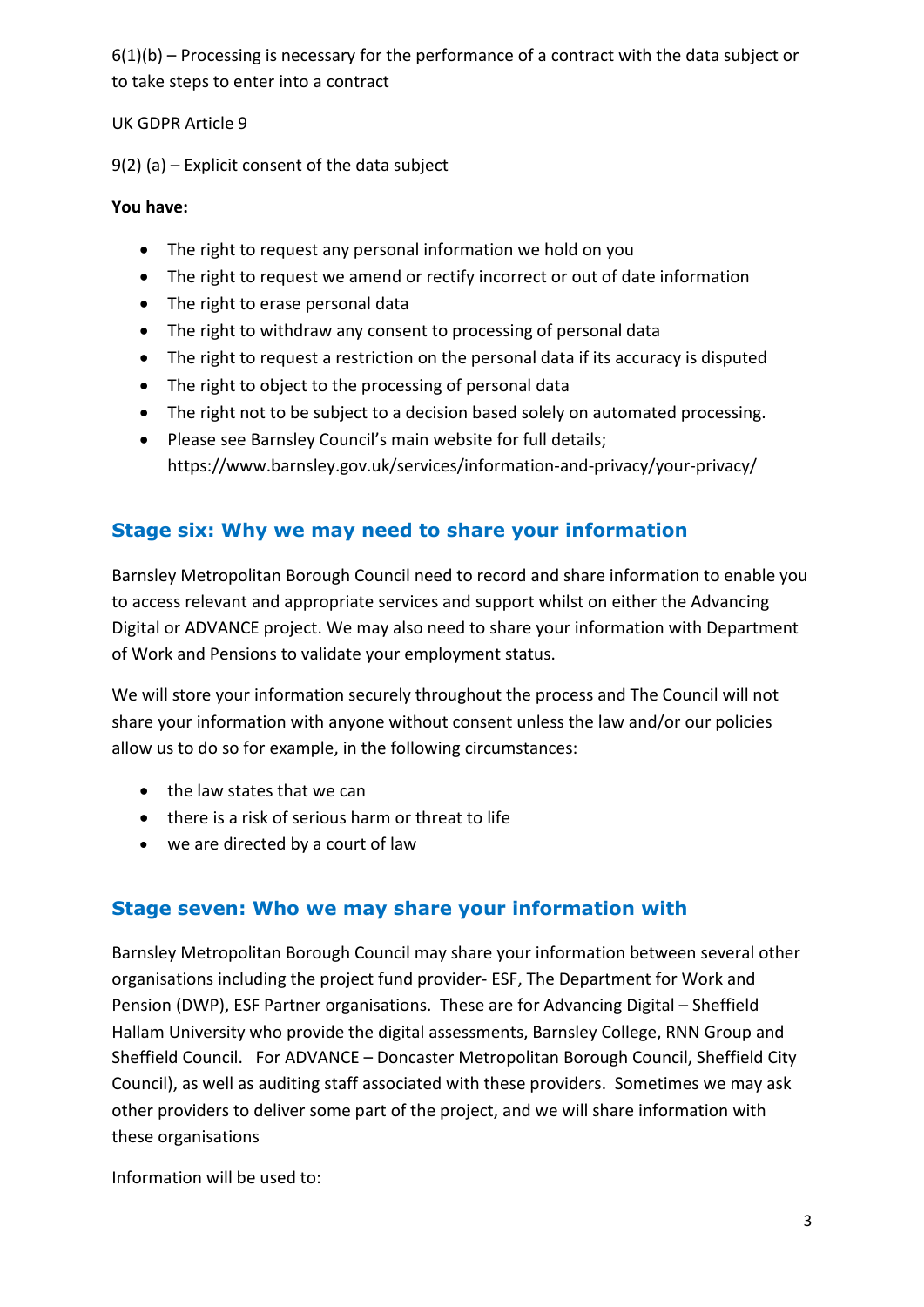- Validate and audit payment and outcome claims from BMBC for the running of the ESF programmes – Advancing Digital and ADVANCE.
- Corroborate details of your employment activity, confirming details where appropriate, with specific employers and or employment agencies.
- Corroborate details of any training activity, confirming details where appropriate, with specific training provider.
- carried out by the ESF Managing Authority for the purposes of evaluating the representative base. Responses to the survey are anonymised and the findings are published in a statistical report. • You may be invited to participate in a national ESF cohort survey. These surveys are effectiveness of programmes. Participants are randomly selected to create a

For validating and auditing outcome claims, BMBC may use your name, address and/or national insurance number to identify you.

 We will store your information securely throughout the process and The Council will not allow us to do so for example, in the following circumstances: share your information with anyone without consent unless the law and/or our policies

- the law states that we can
- there is a risk of serious harm or threat to life
- we are directed by a court of law

# **Stage eight: How long will your information be kept?**

 projects and to deal with any questions or complaints that we may receive about this unless the law or funder's audit regulations requires us to keep it for a longer period. We will only keep your personal information for as long as we need it to administer the

 In practice, this means that your personal information may be retained for a period of 10 years after closure of the Projects.

 For both projects the end date is December 2023, so we must retain your records until July 2033.

For more information on our retention schedule please visit Barnsley Metropolitan Borough [Council privacy notice.](https://www.barnsley.gov.uk/services/information-and-privacy/your-privacy/)

## **information? Stage nine: What will happen if you fail to provide personal**

 Advancing Digital and ADVANCE are both voluntary programmes. If no personal information is provided, then we will be unable to support you through either project.

### **Stage ten: How to access and control your personal information**